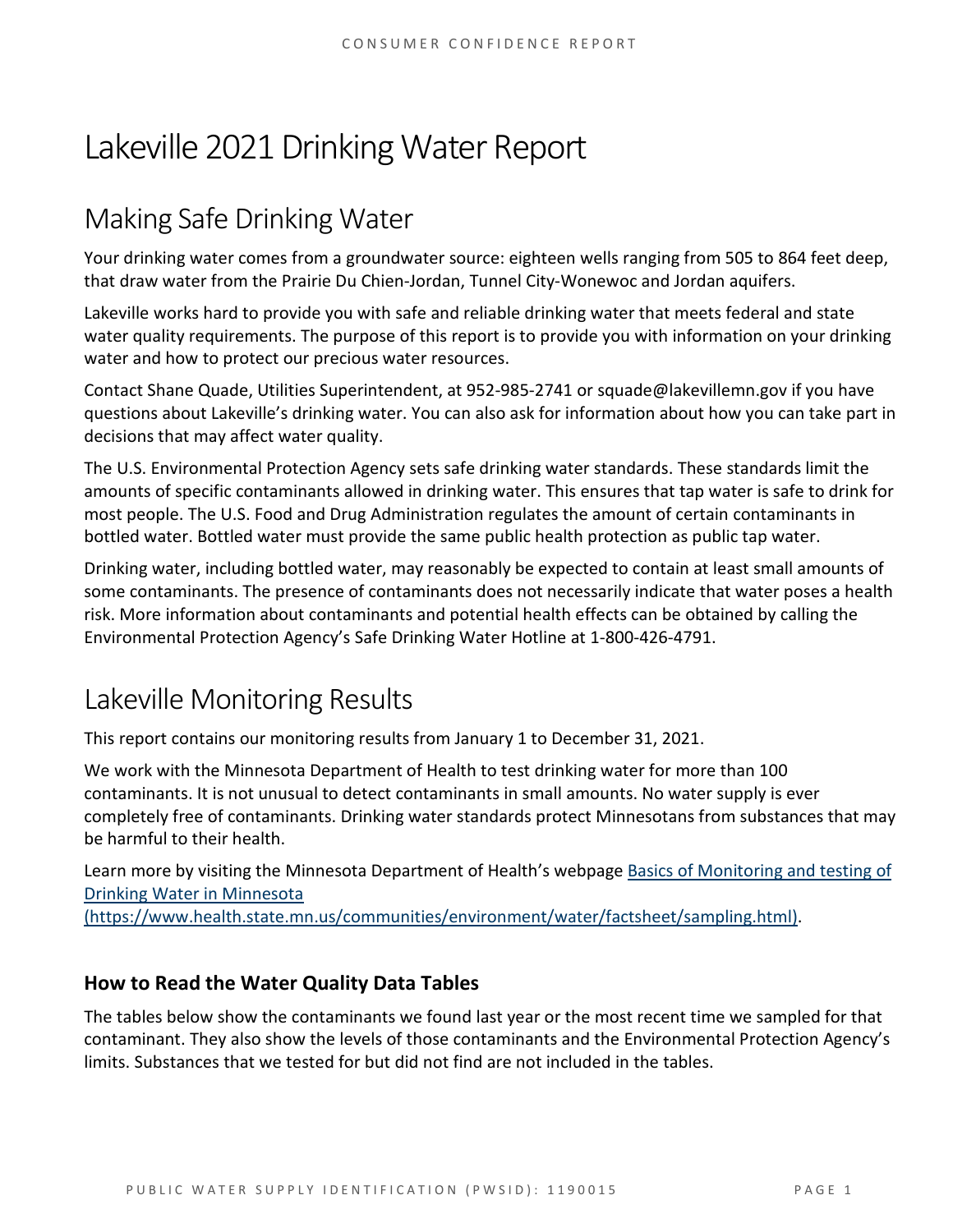We sample for some contaminants less than once a year because their levels in water are not expected to change from year to year. If we found any of these contaminants the last time we sampled for them, we included them in the tables below with the detection date.

We may have done additional monitoring for contaminants that are not included in the Safe Drinking Water Act. To request a copy of these results, call the Minnesota Department of Health at 651-201-4700 between 8:00 a.m. and 4:30 p.m., Monday through Friday.

Some contaminants are monitored regularly throughout the year, and rolling (or moving) annual averages are used to manage compliance. Because of this averaging, there are times where the Range of Detected Test Results for the calendar year is lower than the Highest Average or Highest Single Test Result, because it occurred in the previous calendar year.

## **Definitions**

- **AL (Action Level)**: The concentration of a contaminant which, if exceeded, triggers treatment or other requirements which a water system must follow.
- **EPA:** Environmental Protection Agency
- **MCL (Maximum contaminant level)**: The highest level of a contaminant that is allowed in drinking water. MCLs are set as close to the MCLGs as feasible using the best available treatment technology.
- **MCLG (Maximum contaminant level goal)**: The level of a contaminant in drinking water below which there is no known or expected risk to health. MCLGs allow for a margin of safety.
- **MRDL (Maximum residual disinfectant level):** The highest level of a disinfectant allowed in drinking water. There is convincing evidence that addition of a disinfectant is necessary for control of microbial contaminants.
- **MRDLG (Maximum residual disinfectant level goal)**: The level of a drinking water disinfectant below which there is no known or expected risk to health. MRDLGs do not reflect the benefits of the use of disinfectants to control microbial contaminants.
- **N/A (Not applicable)**: Does not apply.
- **pCi/l (picocuries per liter)**: A measure of radioactivity.
- **ppb (parts per billion)**: One part per billion in water is like one drop in one billion drops of water, or about one drop in a swimming pool. ppb is the same as micrograms per liter (μg/l).
- **ppm (parts per million)**: One part per million is like one drop in one million drops of water, or about one cup in a swimming pool. ppm is the same as milligrams per liter (mg/l).
- **PWSID**: Public water system identification.
- **Variances and Exemptions**: State or EPA permission not to meet an MCL or a treatment technique under certain conditions.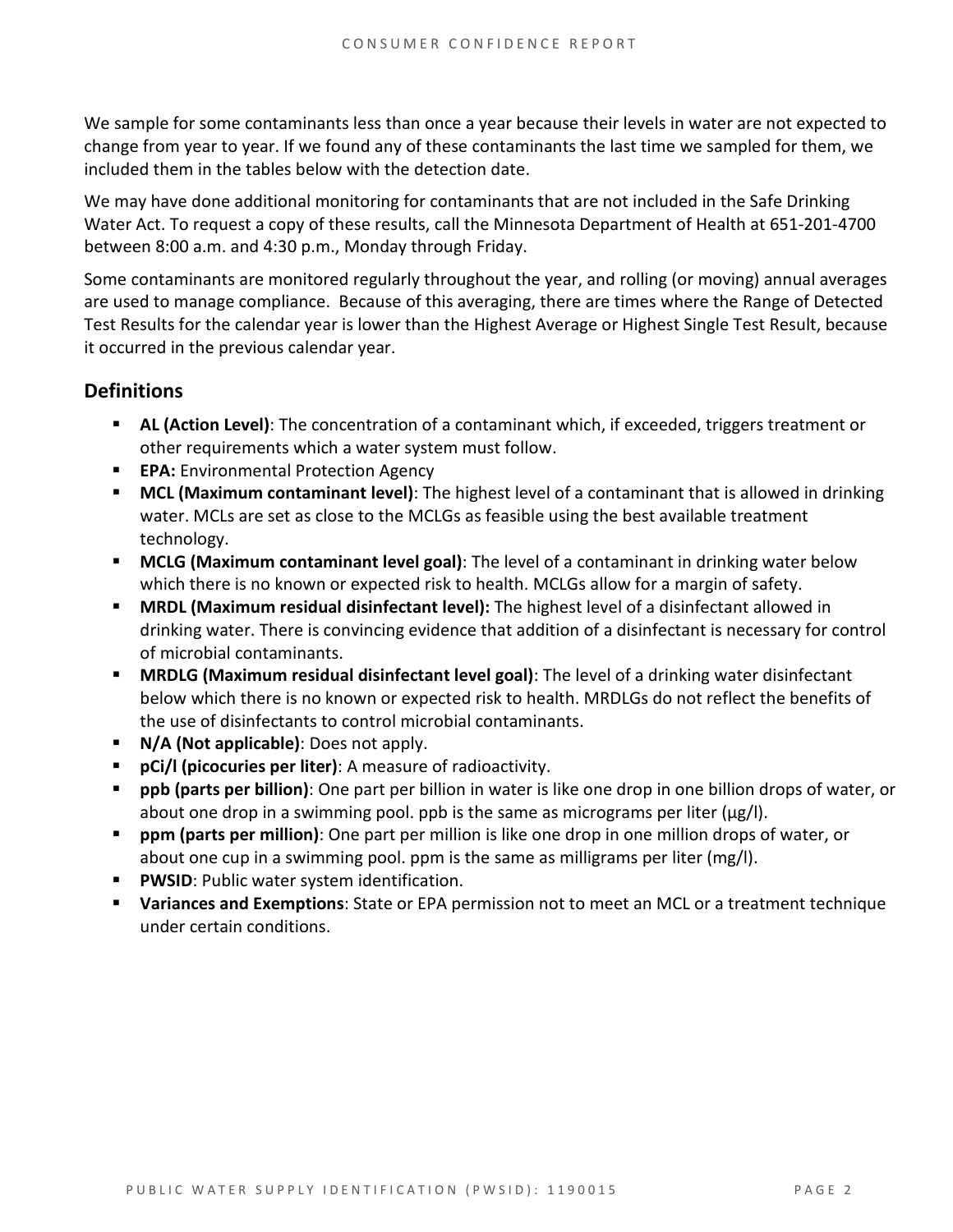# **Monitoring Results – Regulated Substances**

| LEAD AND COPPER - Tested at customer taps.                   |                                  |                                           |                                                   |                                                                             |                  |                                        |  |
|--------------------------------------------------------------|----------------------------------|-------------------------------------------|---------------------------------------------------|-----------------------------------------------------------------------------|------------------|----------------------------------------|--|
| <b>Contaminant</b> (Date, if<br>sampled in previous<br>year) | EPA's<br>Ideal<br>Goal<br>(MCLG) | EPA's<br><b>Action</b><br>Level           | 90% of<br><b>Results Were</b><br><b>Less Than</b> | <b>Number</b><br><b>of</b><br><b>Homes</b><br>with<br>High<br><b>Levels</b> | <b>Violation</b> | <b>Typical Sources</b>                 |  |
| Lead (08/23/19)                                              | 0 ppb                            | 90% of<br>homes<br>less than<br>15 ppb    | $< 0.5$ ppb                                       | 0 out of<br>30                                                              | NO.              | Corrosion of<br>household<br>plumbing. |  |
| Copper (08/23/19)                                            | 0 ppm                            | 90% of<br>homes<br>less than<br>$1.3$ ppm | $0.84$ ppm                                        | 1 out of<br>30                                                              | NO.              | Corrosion of<br>household<br>plumbing. |  |

## **INORGANIC & ORGANIC CONTAMINANTS – Tested in drinking water.**

| Contaminant<br>(Date, if sampled<br>in previous year) | EPA's<br><b>Ideal Goal</b><br>(MCLG) | EPA's<br>Limit<br>(MCL) | <b>Highest</b><br>Average or<br><b>Highest Single</b><br><b>Test Result</b> | Range of<br><b>Detected</b><br><b>Test Results</b> | <b>Violation</b> | <b>Typical Sources</b>                                                                                 |
|-------------------------------------------------------|--------------------------------------|-------------------------|-----------------------------------------------------------------------------|----------------------------------------------------|------------------|--------------------------------------------------------------------------------------------------------|
| Barium (02/03/20)                                     | 2 ppm                                | 2 ppm                   | $0.14$ ppm                                                                  | N/A                                                | NO.              | Discharge of drilling<br>wastes; Discharge<br>from metal refineries;<br>Erosion of natural<br>deposit. |
| <b>Gross Alpha</b><br>(2019)                          | $0$ pCi/l                            | 15.4<br>pCi/l           | $8.5$ pCi/l                                                                 | N/A                                                | NO.              | Erosion of natural<br>deposits.                                                                        |
| <b>Combined Radium</b><br>(2019)                      | $0$ pCi/l                            | 5.4<br>pCi/l            | 4.2 $pCi/I$                                                                 | N/A                                                | NO.              | Erosion of natural<br>deposits.                                                                        |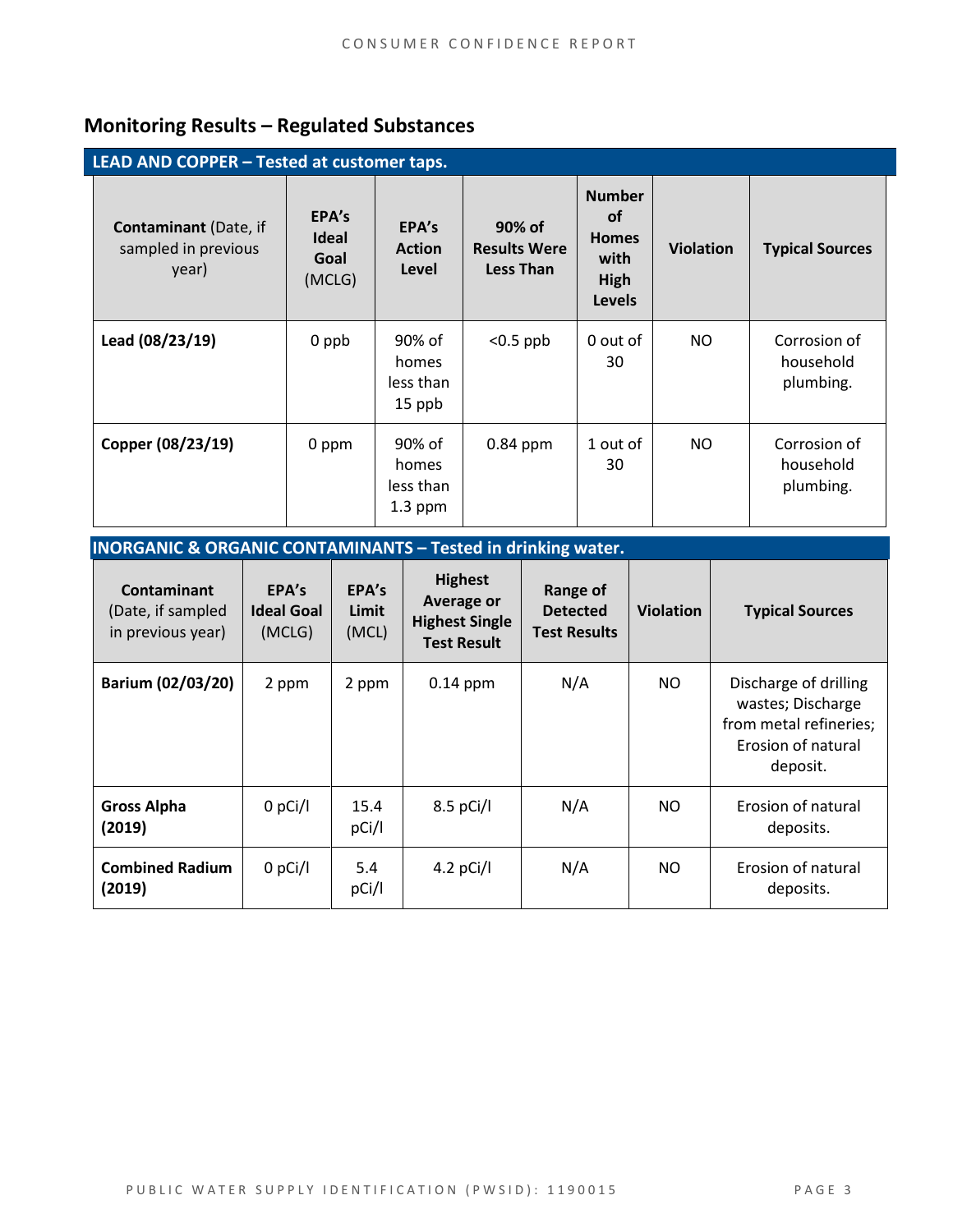| <b>CONTAMINANTS RELATED TO DISINFECTION - Tested in drinking water.</b> |                                               |                                    |                                                                                              |                                                           |                  |                                                  |  |
|-------------------------------------------------------------------------|-----------------------------------------------|------------------------------------|----------------------------------------------------------------------------------------------|-----------------------------------------------------------|------------------|--------------------------------------------------|--|
| Substance (Date, if<br>sampled in previous<br>year)                     | <b>EPA's Ideal</b><br>Goal (MCLG<br>or MRDLG) | EPA's<br>Limit<br>(MCL or<br>MRDL) | <b>Highest</b><br><b>Average or</b><br><b>Highest</b><br><b>Single Test</b><br><b>Result</b> | <b>Range of</b><br><b>Detected</b><br><b>Test Results</b> | <b>Violation</b> | <b>Typical Sources</b>                           |  |
| <b>Total</b><br><b>Trihalomethanes</b><br>(TTHMs)                       | N/A                                           | 80 ppb                             | $13.6$ ppb                                                                                   | $13.30 -$<br>13.60 ppb                                    | NO.              | By-product of<br>drinking water<br>disinfection. |  |
| <b>Total Haloacetic</b><br>Acids (HAA)                                  | N/A                                           | 60 ppb                             | $7.5$ ppb                                                                                    | $7.40 - 7.50$<br>ppb                                      | NO.              | By-product of<br>drinking water<br>disinfection. |  |
| <b>Total Chlorine</b>                                                   | $4.0$ ppm                                     | $4.0$ ppm                          | $0.41$ ppm                                                                                   | $0.28 - 0.50$<br>ppm                                      | NO.              | Water additive<br>used to control<br>microbes.   |  |

Total HAA refers to HAA5

| <b>OTHER SUBSTANCES - Tested in drinking water.</b> |                                      |                         |                                                                                    |                                                    |                  |                                                                               |  |  |
|-----------------------------------------------------|--------------------------------------|-------------------------|------------------------------------------------------------------------------------|----------------------------------------------------|------------------|-------------------------------------------------------------------------------|--|--|
| Substance (Date,<br>if sampled in<br>previous year) | EPA's<br><b>Ideal Goal</b><br>(MCLG) | EPA's<br>Limit<br>(MCL) | <b>Highest</b><br><b>Average or</b><br><b>Highest Single</b><br><b>Test Result</b> | Range of<br><b>Detected</b><br><b>Test Results</b> | <b>Violation</b> | <b>Typical Sources</b>                                                        |  |  |
| <b>Fluoride</b>                                     | $4.0$ ppm                            | $4.0$ ppm               | $0.71$ ppm                                                                         | $0.68 - 0.73$<br>ppm                               | NO.              | Erosion of natural<br>deposits; Water<br>additive to promote<br>strong teeth. |  |  |

#### **Potential Health Effects and Corrective Actions (If Applicable)**

Fluoride: Fluoride is nature's cavity fighter, with small amounts present naturally in many drinking water sources. There is an overwhelming weight of credible, peer-reviewed, scientific evidence that fluoridation reduces tooth decay and cavities in children and adults, even when there is availability of fluoride from other sources, such as fluoride toothpaste and mouth rinses. Since studies show that optimal fluoride levels in drinking water benefit public health, municipal community water systems adjust the level of fluoride in the water to an optimal concentration between 0.5 to 0.9 parts per million (ppm) to protect your teeth. Fluoride levels below 2.0 ppm are not expected to increase the risk of a cosmetic condition known as enamel fluorosis.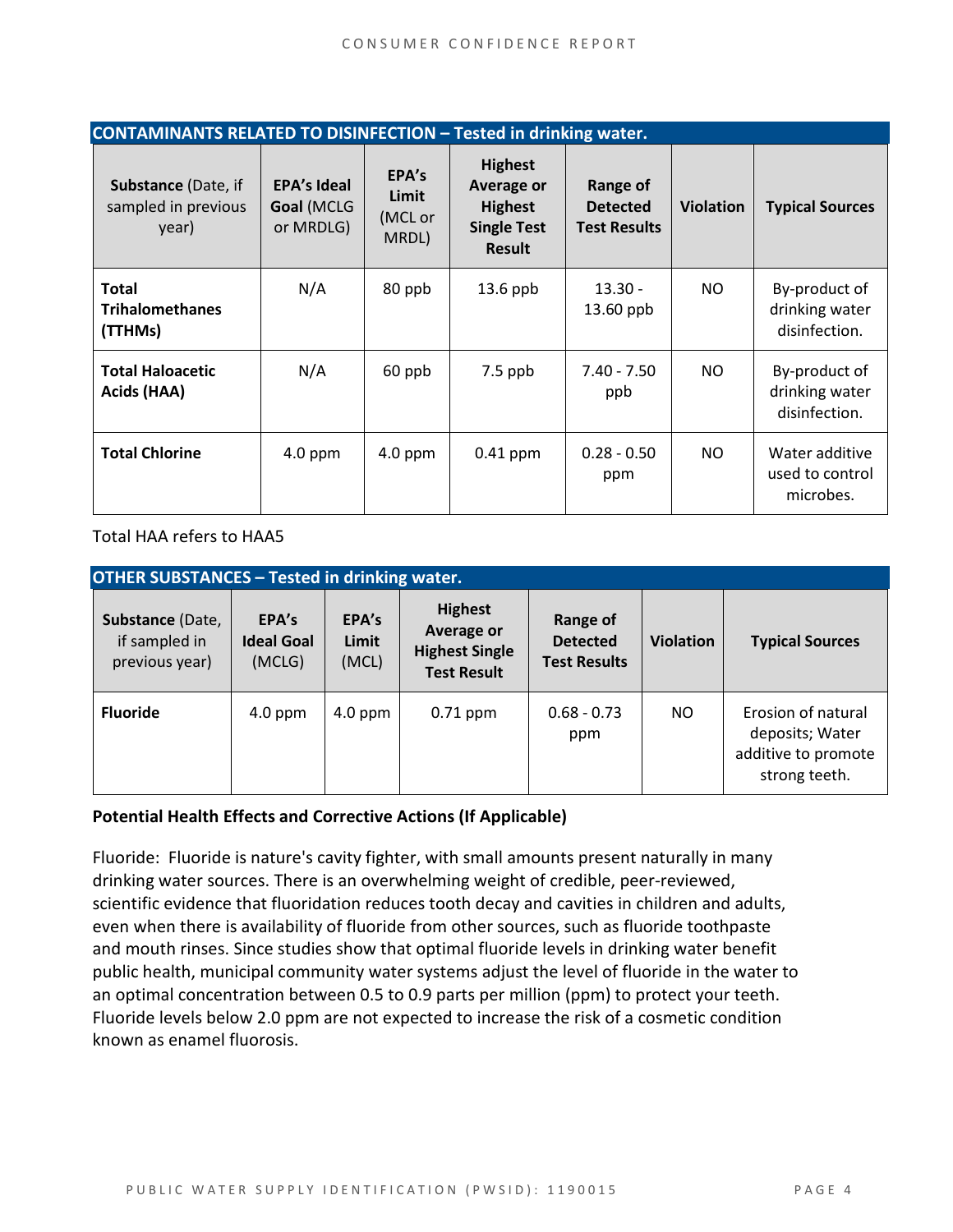### **Some People Are More Vulnerable to Contaminants in Drinking Water**

Some people may be more vulnerable to contaminants in drinking water than the general population. Immuno-compromised persons such as persons with cancer undergoing chemotherapy, persons who have undergone organ transplants, people with HIV/AIDS or other immune system disorders, some elderly, and infants can be particularly at risk from infections. The developing fetus and therefore pregnant women may also be more vulnerable to contaminants in drinking water. These people or their caregivers should seek advice about drinking water from their health care providers. EPA/Centers for Disease Control (CDC) guidelines on appropriate means to lessen the risk of infection by *Cryptosporidium* and other microbial contaminants are available from the Safe Drinking Water Hotline at 1-800-426-4791.

# Learn More about Your Drinking Water

## **Drinking Water Sources**

Minnesota's primary drinking water sources are groundwater and surface water. Groundwater is the water found in aquifers beneath the surface of the land. Groundwater supplies 75 percent of Minnesota's drinking water. Surface water is the water in lakes, rivers, and streams above the surface of the land. Surface water supplies 25 percent of Minnesota's drinking water.

Contaminants can get in drinking water sources from the natural environment and from people's daily activities. There are five main types of contaminants in drinking water sources.

- **Microbial contaminants,** such as viruses, bacteria, and parasites. Sources include sewage treatment plants, septic systems, agricultural livestock operations, pets, and wildlife.
- **Inorganic contaminants** include salts and metals from natural sources (e.g. rock and soil), oil and gas production, mining and farming operations, urban stormwater runoff, and wastewater discharges.
- **Pesticides and herbicides** are chemicals used to reduce or kill unwanted plants and pests. Sources include agriculture, urban stormwater runoff, and commercial and residential properties.
- **Organic chemical contaminants** include synthetic and volatile organic compounds. Sources include industrial processes and petroleum production, gas stations, urban stormwater runoff, and septic systems.
- **Radioactive contaminants** such as radium, thorium, and uranium isotopes come from natural sources (e.g. radon gas from soils and rock), mining operations, and oil and gas production.

The Minnesota Department of Health provides information about your drinking water source(s) in a source water assessment, including:

- How Lakeville is protecting your drinking water source(s);
- Nearby threats to your drinking water sources;
- How easily water and pollution can move from the surface of the land into drinking water sources, based on natural geology and the way wells are constructed.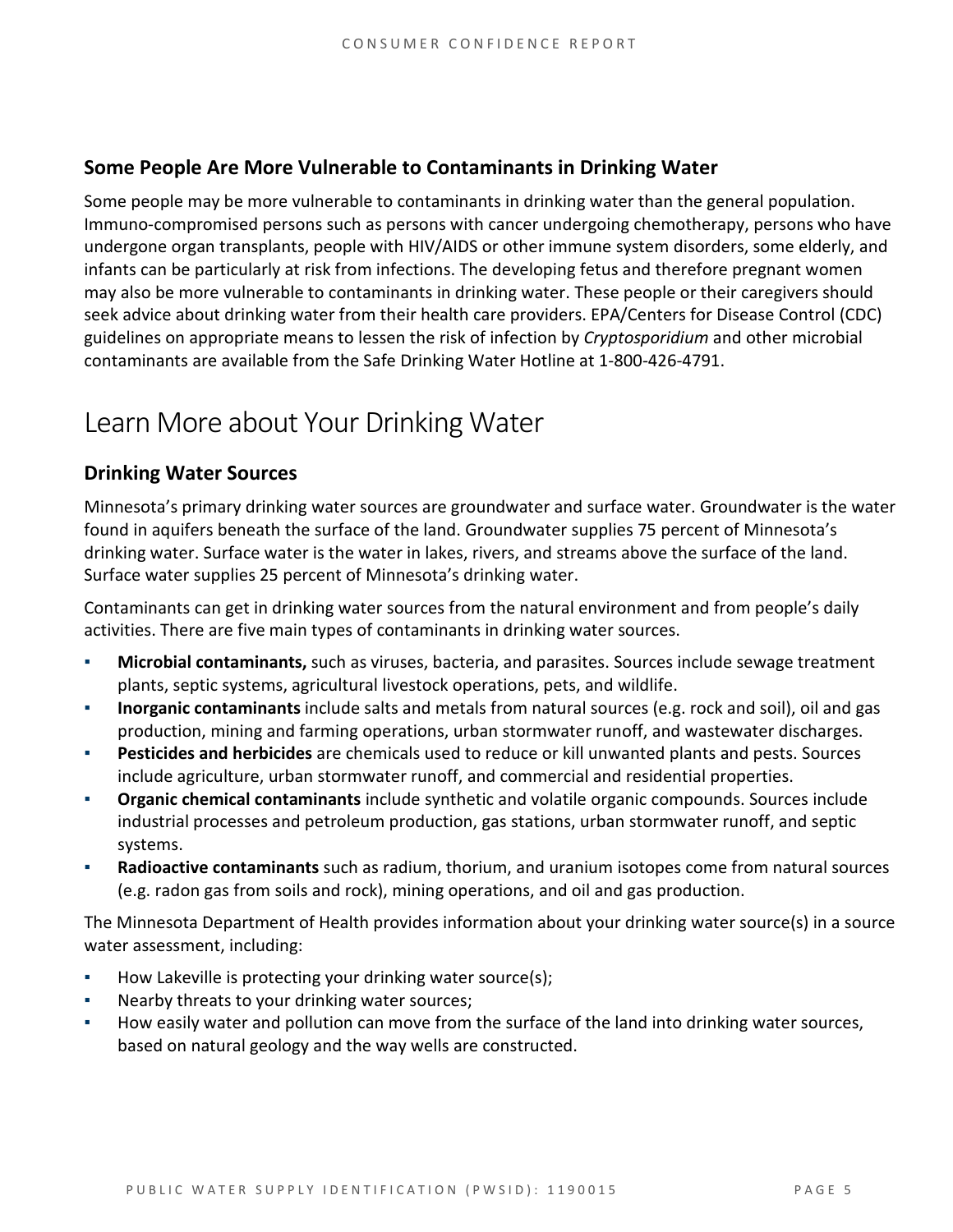Find your source water assessment a[t Source Water Assessments](https://www.health.state.mn.us/communities/environment/water/swp/swa)  [\(https://www.health.state.mn.us/communities/environment/water/swp/swa\)](https://www.health.state.mn.us/communities/environment/water/swp/swa) or call 651-201-4700 between 8:00 a.m. and 4:30 p.m., Monday through Friday.

## **Lead in Drinking Water**

You may be in contact with lead through paint, water, dust, soil, food, hobbies, or your job. Coming in contact with lead can cause serious health problems for everyone. There is no safe level of lead. Babies, children under six years, and pregnant women are at the highest risk.

Lead is rarely in a drinking water source, but it can get in your drinking water as it passes through lead service lines and your household plumbing system. Lakeville is responsible for providing high quality drinking water, but it cannot control the plumbing materials used in private buildings.

Read below to learn how you can protect yourself from lead in drinking water.

- 1. **Let the water run** for 30-60 seconds before using it for drinking or cooking if the water has not been turned on in over six hours. If you have a lead service line, you may need to let the water run longer. A service line is the underground pipe that brings water from the main water pipe under the street to your home.
	- You can find out if you have a lead service line by contacting your public water system, or you can check by following the steps at: [https://www.mprnews.org/story/2016/06/24/npr-find-lead](https://www.mprnews.org/story/2016/06/24/npr-find-lead-pipes-in-your-home)[pipes-in-your-home](https://www.mprnews.org/story/2016/06/24/npr-find-lead-pipes-in-your-home)
	- The only way to know if lead has been reduced by letting it run is to check with a test. If letting the water run does not reduce lead, consider other options to reduce your exposure.
- 2. **Use cold water** for drinking, making food, and making baby formula. Hot water releases more lead from pipes than cold water.
- 3. **Test your water.** In most cases, letting the water run and using cold water for drinking and cooking should keep lead levels low in your drinking water. If you are still concerned about lead, arrange with a laboratory to test your tap water. Testing your water is important if young children or pregnant women drink your tap water.
	- Contact a Minnesota Department of Health accredited laboratory to get a sample container and instructions on how to submit a sample: [Environmental Laboratory Accreditation Program](https://eldo.web.health.state.mn.us/public/accreditedlabs/labsearch.seam)  [\(https://eldo.web.health.state.mn.us/public/accreditedlabs/labsearch.seam\)](https://eldo.web.health.state.mn.us/public/accreditedlabs/labsearch.seam)  The Minnesota Department of Health can help you understand your test results.
- 4. **Treat your water** if a test shows your water has high levels of lead after you let the water run.
	- Read about water treatment units: [Point-of-Use Water Treatment Units for Lead Reduction](https://www.health.state.mn.us/communities/environment/water/factsheet/poulead.html)  [\(https://www.health.state.mn.us/communities/environment/water/factsheet/poulead.html\)](https://www.health.state.mn.us/communities/environment/water/factsheet/poulead.html)

Learn more:

Visit Lead in Drinking Water [\(https://www.health.state.mn.us/communities/environment/water/contaminants/lead.html\)](https://www.health.state.mn.us/communities/environment/water/contaminants/lead.html)